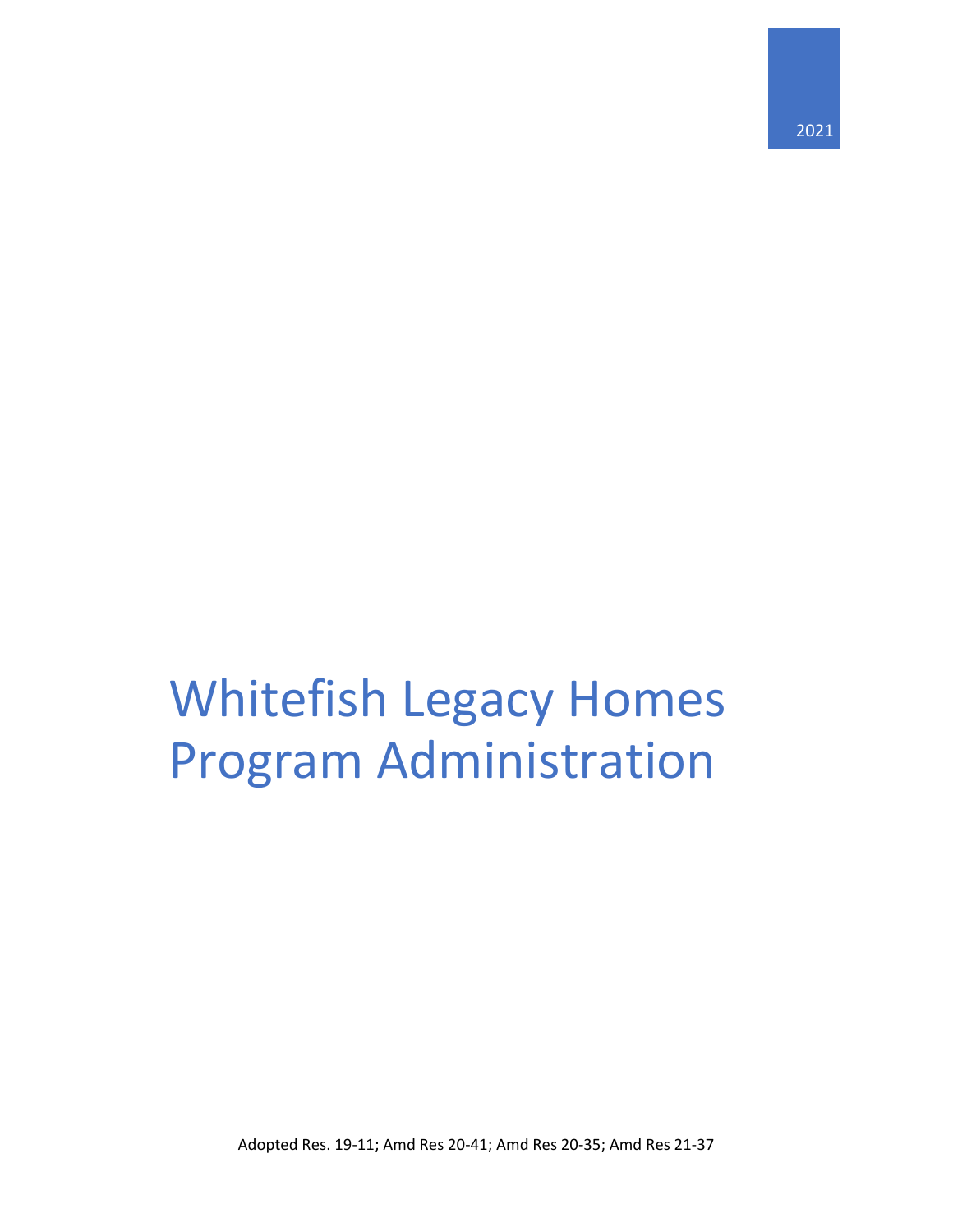# Contents

| 3.0 |     |  |
|-----|-----|--|
|     | 3.1 |  |
|     | 3.2 |  |
|     | 3.3 |  |
|     | 3.4 |  |
|     | 3.5 |  |
| 4.0 |     |  |
|     | 4.1 |  |
|     |     |  |
|     | 4.3 |  |
|     | 4.4 |  |
|     |     |  |
|     |     |  |
|     |     |  |
|     |     |  |
|     |     |  |
|     |     |  |
|     |     |  |
|     |     |  |
|     |     |  |
|     |     |  |
|     |     |  |
|     |     |  |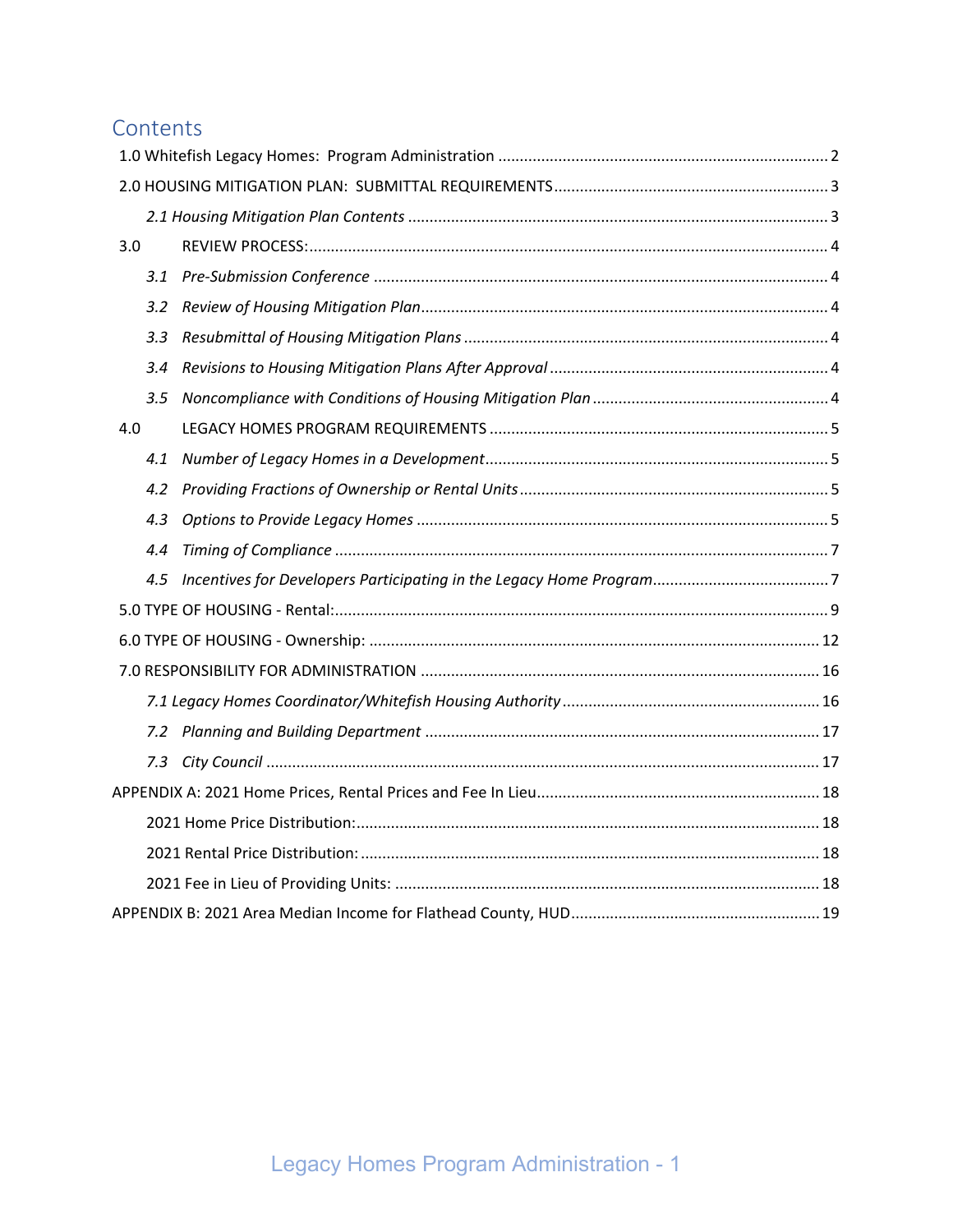# <span id="page-2-0"></span>1.0 Whitefish Legacy Homes: Program Administration

The purpose of this program administration document is to:

- Provide the technical procedures to deliver the affordable housing through the Whitefish Legacy Homes Program (LHP); and
- Establish procedures for the City of Whitefish, staff, boards, or committees, the Legacy Homes Coordinator, and any agent of the City (Whitefish Housing Authority) to implement and administer the requirements of the Whitefish LHP.

Appendix A contains all relevant tables, which may be updated on an annual basis and Appendix B contains the most current year's Area Median Income for Flathead County.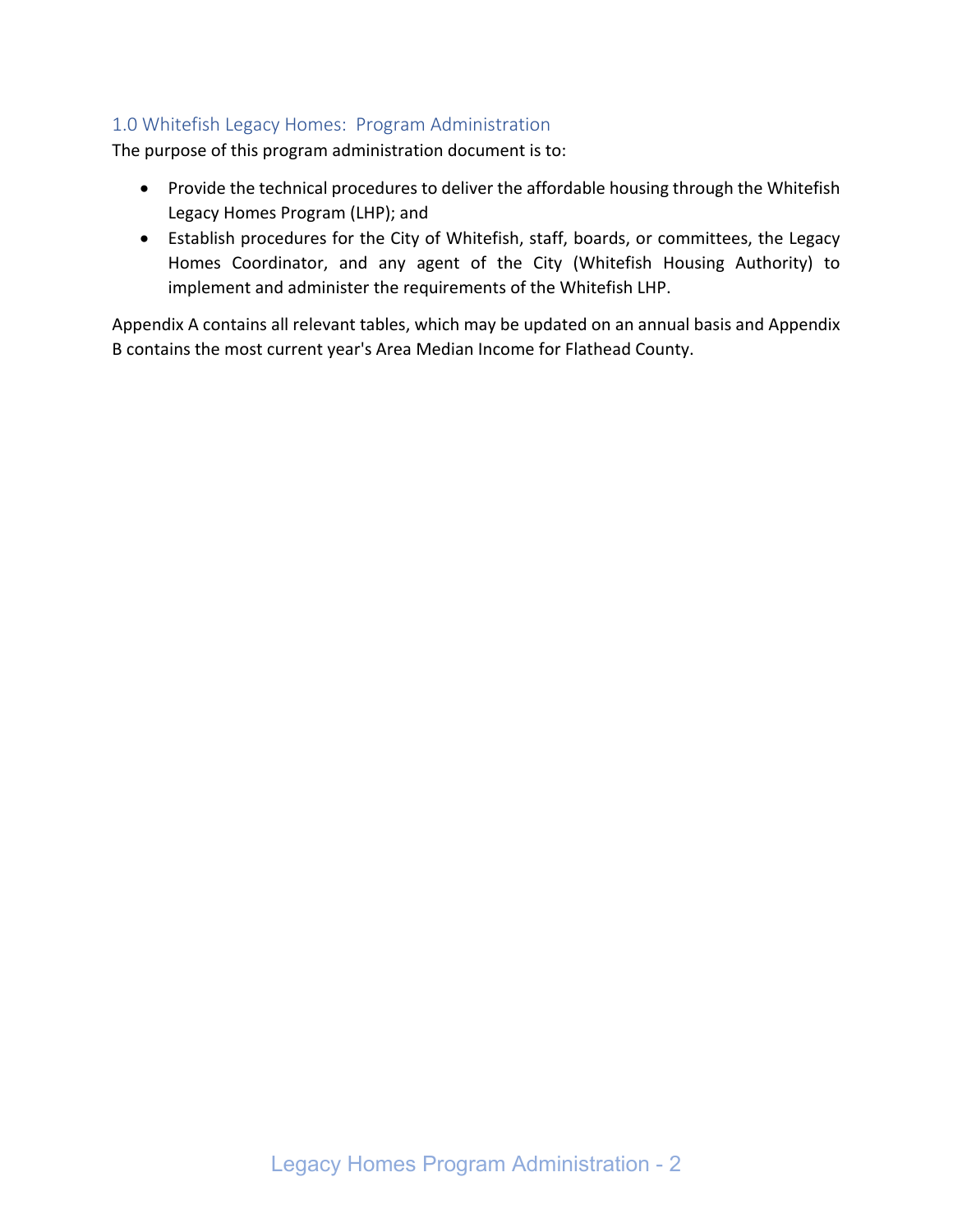# <span id="page-3-0"></span>2.0 HOUSING MITIGATION PLAN: SUBMITTAL REQUIREMENTS

Housing Mitigation Plans (HMP) are required by the City for residential developments using the LHP incentives described in §11-1A, Whitefish LHP regulations. HMP will be prepared and submitted by the developer concurrent with the application request for the development permit (subdivision, conditional use permit [CUP] or planned unit development [PUD]). Once projects are approved by City Council, the details described in the HMP become conditions of the development permit approval. HMP for projects approved by staff using an Administrative CUP process will also become a condition of the permit.

## <span id="page-3-1"></span>*2.1 Housing Mitigation Plan Contents*

- Total number of market rate and Legacy units
- Square footage of total development and each unit
- Details regarding how the unit types, sizes, number of bedrooms proposed
- Site plan and amenities
- Incentives utilized by the project
- Average lot size and square footage of market rate and Legacy units the final details of exact square footages will be reviewed prior to recording the deed restriction
- Location of Legacy units within the project by type and size; justification for clustering of Legacy units, if proposed
- Proposed production schedule of market rate and Legacy units, including issuance of building permits
- If applicable, any proposed alternative methods of compliance with these Policies and Procedures, demonstrating how the alternative meets or exceeds the intent of the LHP and helps the City achieve its housing goals as established in the Strategic Housing Plan and the current Housing Needs Assessment
- Any other information deemed relevant by the Legacy Homes Coordinator

A HMP template is available for use or applicants may generate their own document provided all the required information is included.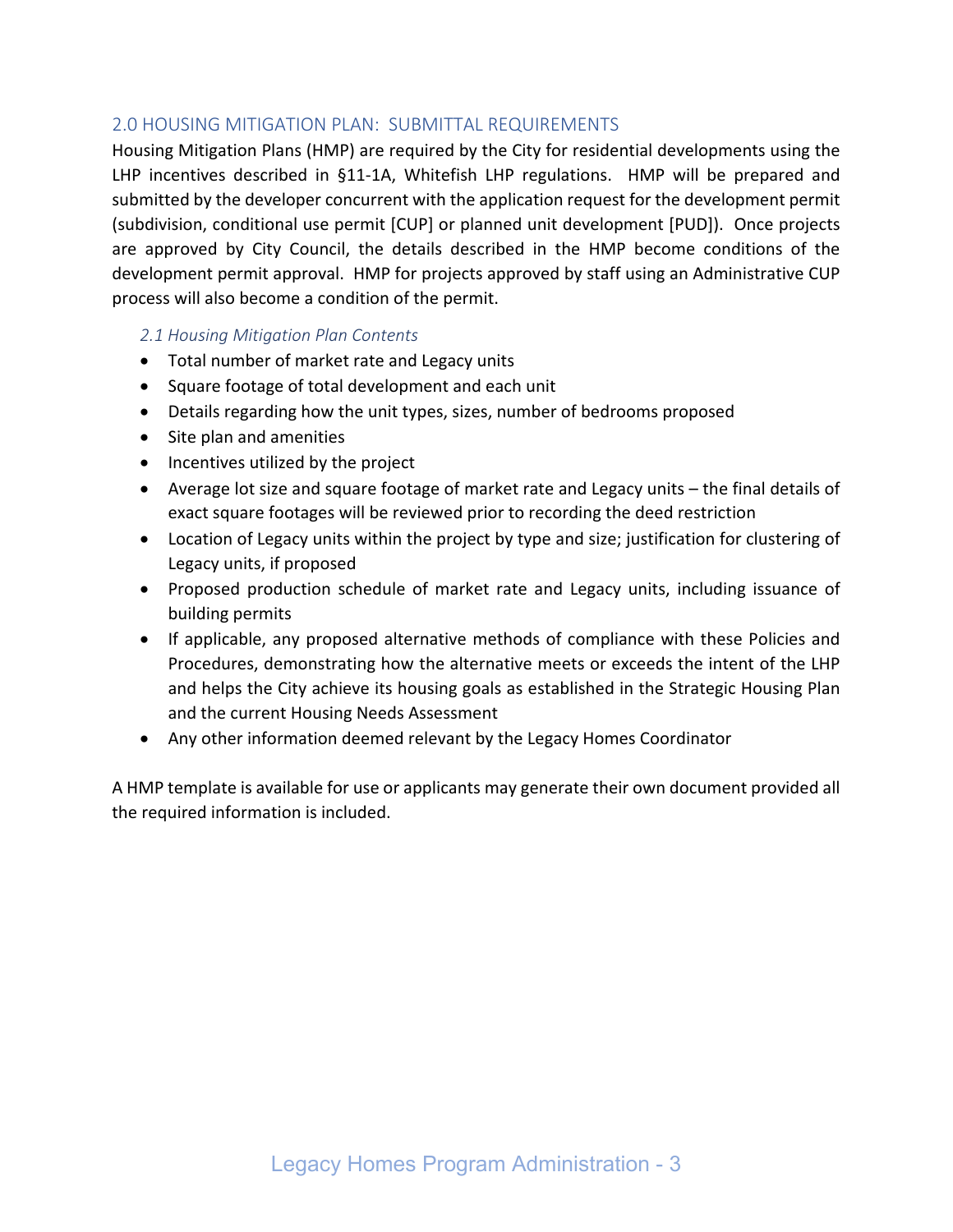#### <span id="page-4-1"></span><span id="page-4-0"></span>3.0REVIEW PROCESS:

#### *3.1 Pre-Submission Conference*

Prior to submitting any development request proposing to use LHP incentives or Site Review Meeting, the applicant must schedule a pre-submission conference with Planning and Building Department staff and the Legacy Homes Coordinator. At this meeting, applicants must provide the number and type of units proposed and how they meet the intent of the LHP. The City and the Legacy Homes Coordinator will describe the requirements of the program, the needs of the City and go over the HMP template.

#### *3.2 Review of Housing Mitigation Plan*

<span id="page-4-2"></span>After submittal of a land use permit, the HMP will be reviewed by Planning and Building Department staff, in coordination with the Legacy Homes Coordinator. Following review, staff will either:

a) accept the HMP if it meets the intent of the LHP and make a recommendation to City Council for approval of the Plan, if required,

b) approve the Housing Mitigation Plan for administrative land use permits, or

c) not accept the HMP if it does not meet the intent of the LHP and refer it back to the applicant with written comments regarding the Plan's deficiencies. If the identified deficiencies are not adequately addressed by the applicant, Planning staff will only approve or recommend approval by the Council with conditions added to address the deficiencies.

#### *3.3 Resubmittal of Housing Mitigation Plans*

<span id="page-4-3"></span>If a HMP has been disapproved, an applicant may resubmit a revised Plan addressing and correcting the deficiencies identified by staff.

#### *3.4 Revisions to Housing Mitigation Plans After Approval*

<span id="page-4-4"></span>If the applicant wishes to modify or amend an approved HMP due to changes in the development proposal as it proceeds through the development review process or for other reasons, the developer must submit a new or amended HMP for approval by the zoning administrator, along with a letter justifying and outlining proposed modifications. Changes may include, but are not limited to, reduction in the size of the affordable units, change in the timing or phasing of construction or a change in the method of complying with the requirements of the regulations.

#### *3.5 Noncompliance with Conditions of Housing Mitigation Plan*

<span id="page-4-5"></span>Failure to comply with the approved HMP is a failure to comply with the conditions of the development approval and may result in the revocation of the development approval.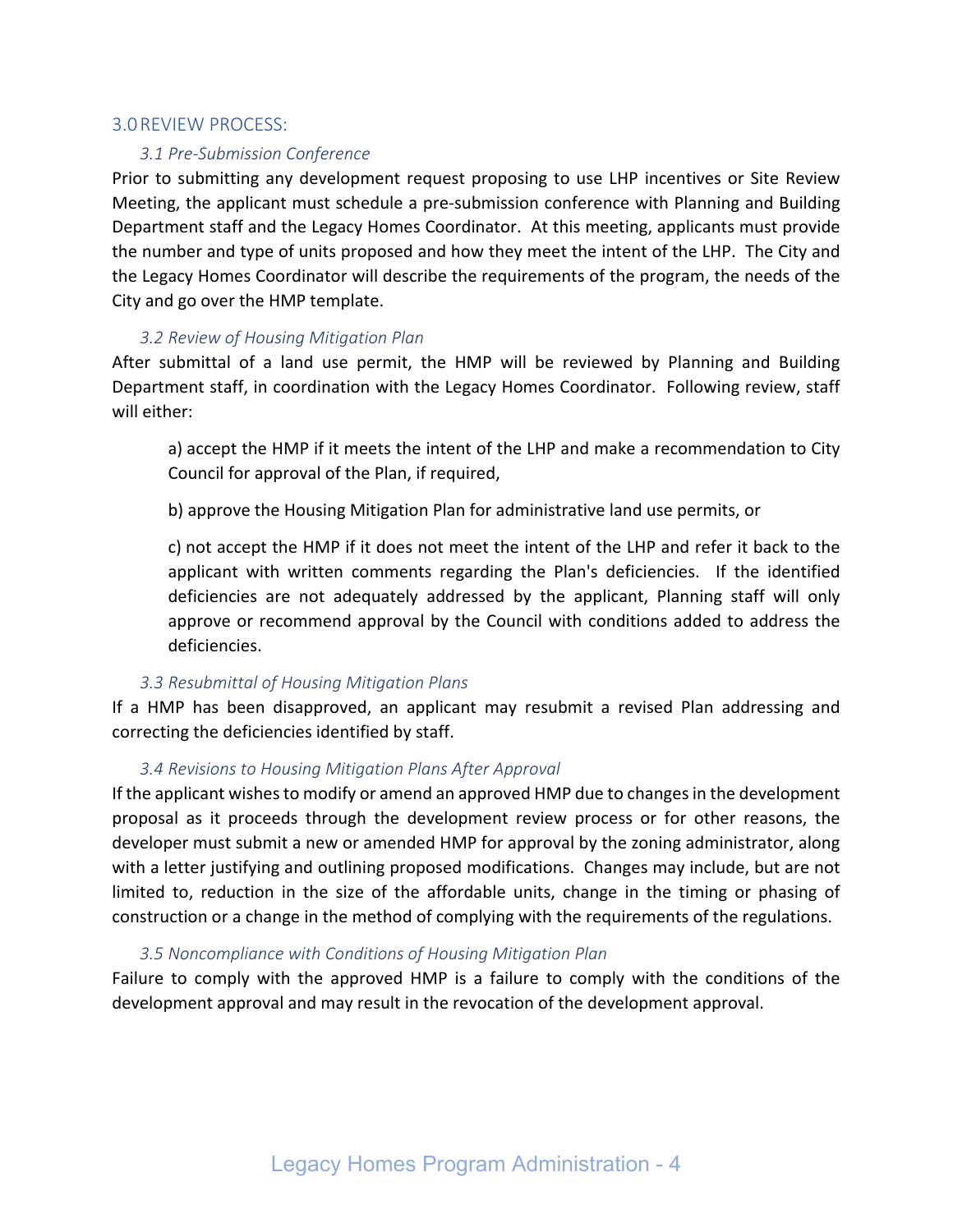#### <span id="page-5-1"></span><span id="page-5-0"></span>4.0 LEGACY HOMES PROGRAM REQUIREMENTS

#### *4.1 Number of Legacy Homes in a Development*

If a developer proposes to subdivide residential lots or construct residential housing, ten percent (10%) of the gross number of residential lots or housing units in a development must be Legacy Homes. To calculate the number of units, multiply the number of proposed units by 10% (X units x  $0.10 = #$  Legacy Homes required) and the result is the number of units required. The applicant for a development permit opting to use the Legacy Home incentives is required to provide the Legacy Homes. The type of units to be constructed must be

#### **NUMBER OF UNITS EXAMPLES:**

A proposal to build eight singlefamily attached townhomes would require  $16 \times 0.1 = 1.6$  Legacy townhomes for ownership.

A proposal to build ten singlefamily attached townhomes and 16 rental units would provide one Legacy ownership townhome and 2.6 Legacy rental units. (ownership  $-10 \times 0.1 = 1$  & rental  $-16 \times 0.1 =$ 1.6)

proposed in the HMP and will become a condition of approval. In developments where both Legacy and market rate residential units will be constructed, the balance of ownership versus rental units, the type of units (single family attached, detached, or multi-family), and the number of bedrooms offered per unit will be proportional between the Legacy and market rate units.

#### *4.2 Providing Fractions of Ownership or Rental Units*

<span id="page-5-2"></span>When the calculation to determine the number of units required by LHP, as described above, results in a fraction of a home, a fee in-lieu (FIL) may be paid for the fraction. The fee will be the associated rate from Appendix A multiplied by the fraction.

#### <span id="page-5-3"></span>*4.3 Options to Provide Legacy Homes*

There are several options to provide Legacy Homes which

include providing the units within the development, paying a fee in lieu of the units, providing land in lieu of units, or providing units off-site. The City will consider all options and any combination in order to provide affordable housing for our community. The following describes each of the options and expectations.

#### *4.3.1 On-Site Housing*

On-site housing is the preferred method to comply with the LHP. Affordable housing dispersed throughout our community serves the needs of our workforce and better aligns with community values. If this option is pursued, the units will be interspersed with the market rate residential units within the development. If the project is to be phased, a developer must provide a financial guarantee for each Legacy unit required which will be released upon issuance of a certificate of occupancy for each Legacy unit.

There may be special circumstances when clustering the Legacy units within the development site is preferred including: an enhanced a sense of neighborhood, the market units are used as short-term rentals, the housing provided would be close to trails, bus stops, or places of

# **FRACTIONAL EXAMPLE:**

The 0.6 in the previous example would be eligible for a fee in-lieu. A project with 4 units  $x$  10% = 0.4 units. This project would be eligible to pay the fee in-lieu at 0.4 of the full rate.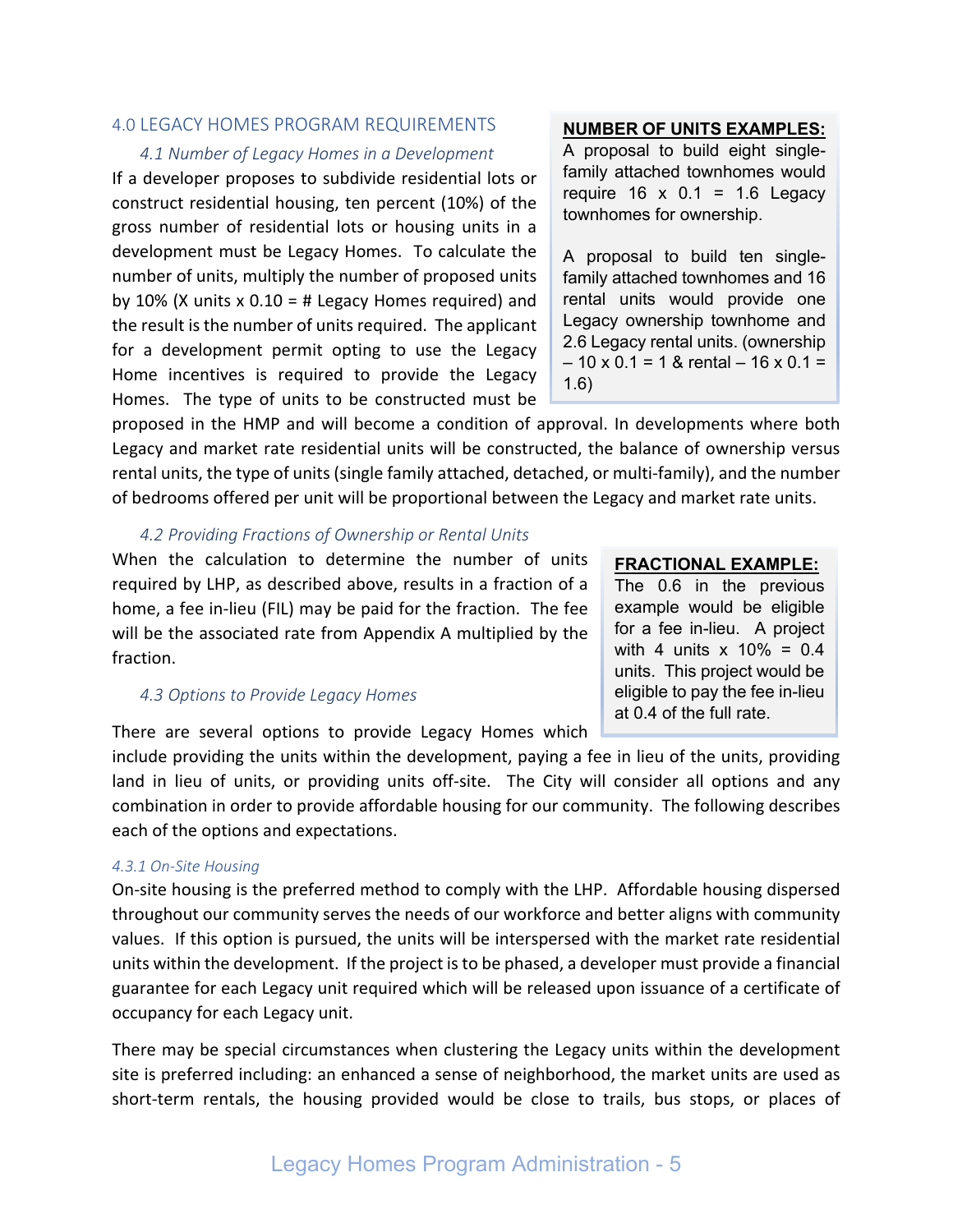employment, or the clustered Legacy Homes will otherwise exceed the requirements of the LHP. If Legacy units are not compatible with the proposed future development site, it is the responsibility of the developer or property owner to describe the reasoning for this option.

#### *4.3.2. Fee In Lieu of Housing*

Fees in lieu (FIL) of housing can be paid for a partial unit or a whole unit or any combination, as described previously. Fees are calculated and must be paid prior to issuance of a building permit along with other impact fees or recording of a final plat for subdivisions. To calculate the fee in lieu of affordable housing, multiply the number of Legacy Units by the fee in Appendix A (LH unit x fee = fee in lieu of housing). This fee is reviewed annually by the City Council and may be updated to reflect area income, as published for Flathead County by the U.S. Department of Housing and Urban Development (HUD) and the area housing market.

The proceeds of the FIL for the LHP will be accounted for in the City's Affordable Housing Fund which are appropriated for eligible affordable housing projects and needs at the discretion of the City Council.

#### *4.3.3. Off-Site Housing*

In situations where the provision of the Legacy Homes off-site is preferable, an off-site location may be considered by the City Council if the developer can demonstrate how the option meets the City's housing goals established in the Strategic Housing Plan. A developer may also propose to partner with another

#### **OFF-SITE HOUSING EXAMPLE:**

A development proposing 10 housing units would provide 1 Legacy Unit (10:90 ratio achieved). If the developer is to build 10 on-site market rate units and 1 off-site Legacy Unit (11 total), a FIL for 0.1 Legacy Units would also be paid as 10% of 11 units built is 1.1 Legacy Units (10:90 ratio achieved).

developer who already has an approved land use permit and could construct additional Legacy units as part of that project. When Legacy units are provided off-site from market rate units, unit size, quality, design, and construction must be provided in the HMP approved by the City as part of the development permit approval process. The ratio of Legacy units required relative to market rate units in a project remains 10:90 when the off-site option is used.

#### *4.3.4. Land in Lieu*

A developer may propose to provide land in lieu of the required Legacy Homes. The appraised value of the property to be dedicated must be of equal or greater value than the FIL that would otherwise be paid. Additionally, the property to be dedicated must help further the goals of the LHP and provide an overall public benefit. It is the responsibility of the developer to propose a means of compliance with the LHP for the City Council to consider and approve at its discretion. Considerations may include but are not limited to whether the parcel is served by existing infrastructure, adjacent land uses, and proximity to services.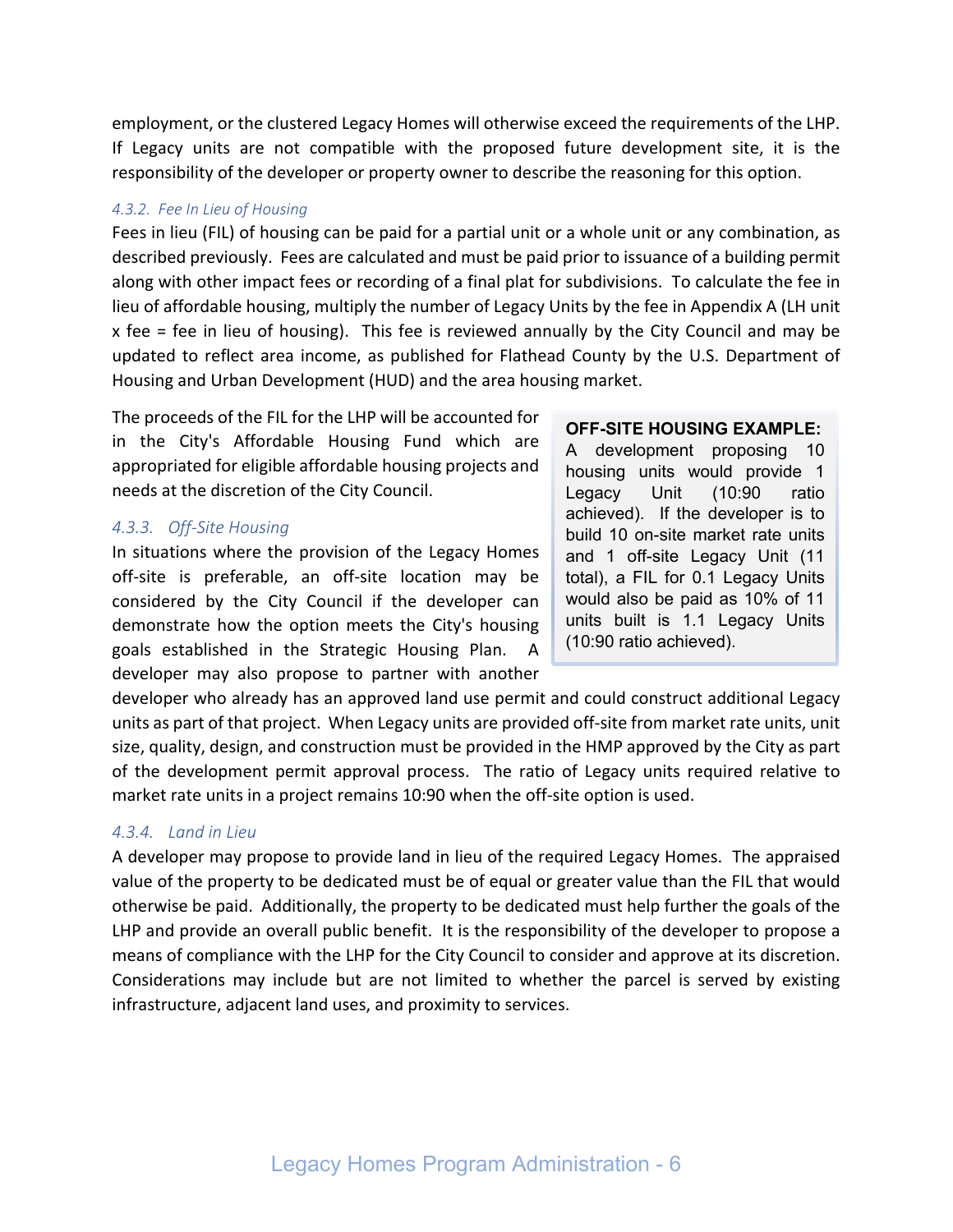# <span id="page-7-0"></span>*4.4 Timing of Compliance*

# *4.3.1 RENTAL UNITS*

A proportion of the required number of Legacy Home rental units in a single project must be leased as each building or phase of the project is offered for rent. A phase is defined as a group of units which is completed and ready for occupancy within a period of one year. This requirement will be reflected in each HMP providing for on-site rental housing. In developments where Council has approved a FIL, the fee is due prior to the issuance of a building permit along with other impact fees.

# *4.3.2 OWNERSHIP*

For ownership units, the Legacy Homes must be made available for sale at the same time and in proportion to the market rate homes in the project which are made available for sale. This requirement will be reflected in the HMP providing ownership units. In developments where Council has approved a FIL, the fee is due prior to final plat for the subdivision.

## *4.5 Incentives for Developers Participating in the Legacy Home Program*

<span id="page-7-1"></span>As a partial offset to the cost of providing Legacy Housing as part of a market-rate development, the LHP provides incentives effectively reducing certain development standards by-right (below).

A developer volunteering to be part of the LHP with a CUP receives the following incentives:

- Reduce Parking Requirements for 2+ Bedroom Units by 20%
- Increase Maximum Building Height by 5 feet limited to a maximum of three (3) floors<sup>[1](#page-7-2)</sup>
- Increase Maximum Lot Coverage by 10%
- Increase Density by 20%

**EXAMPLE:** In the WR-3 (low density multi-family residential) zoning district, the incentives would provide the following benefits for a one-acre site with an 8-plex and a 6-plex proposed (seven 2 bedroom, four 1-bedroom, and three studio):

|                                  | <b>District Development</b><br><b>Standard</b> | <b>Reduced Standard</b>                                  |  |  |  |
|----------------------------------|------------------------------------------------|----------------------------------------------------------|--|--|--|
| <b>Required # parking spaces</b> | 26                                             | 23                                                       |  |  |  |
| <b>Max building height</b>       | 35 feet                                        | 40 feet with a maximum of<br>three (3) floors            |  |  |  |
| Max lot coverage                 | $40\% = 0.4$ acres = 17,424 sf                 | $44\% = 0.44$ acres = 19,166 sf                          |  |  |  |
| <b>Max density</b>               | 14 units/gross acre                            | 16.8 units/gross acre (two<br>more units could be added) |  |  |  |

<span id="page-7-2"></span><sup>&</sup>lt;sup>1</sup> Projects in the WB-3 Zoning District are not eligible for this incentive.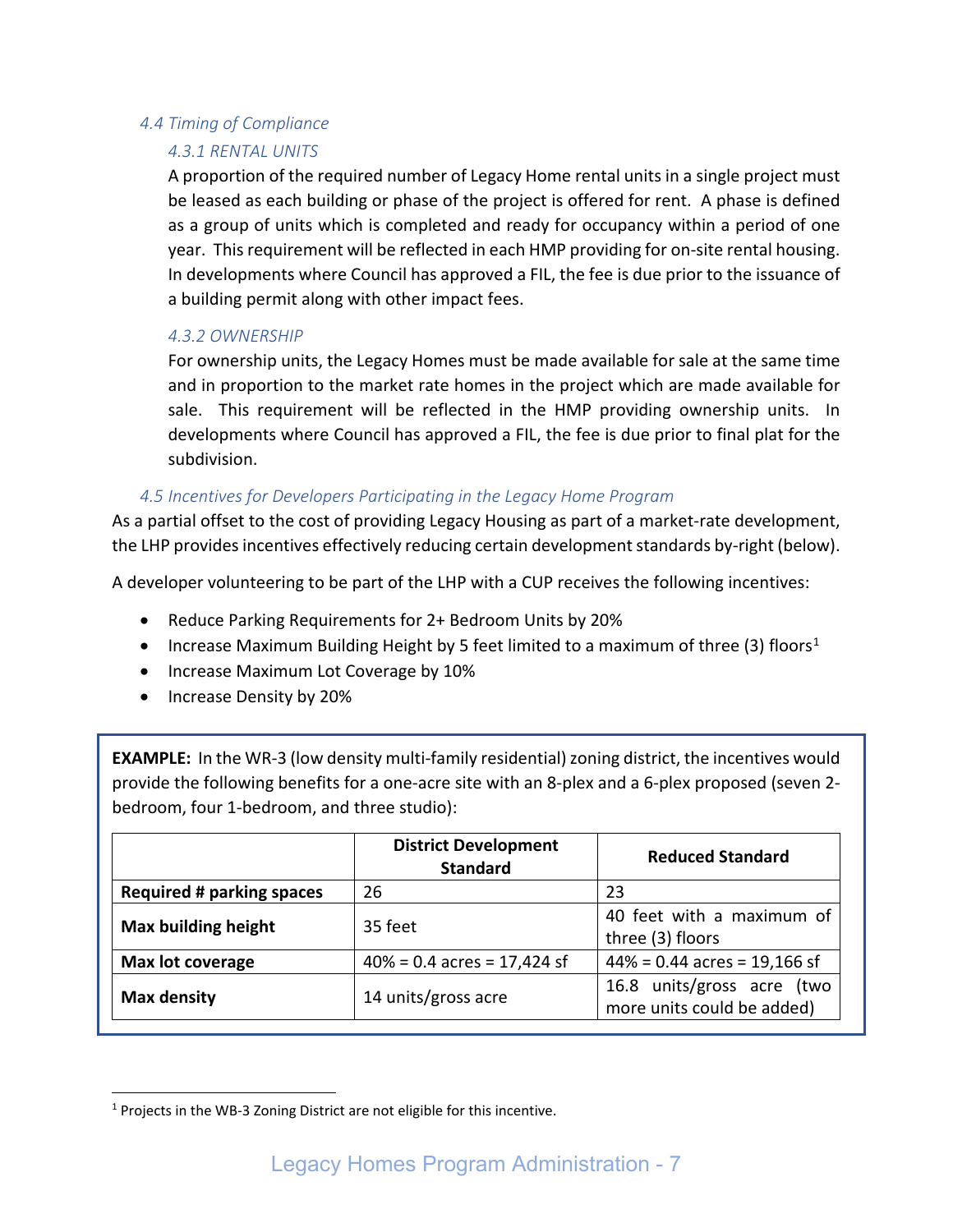A land developer subdividing will receive the following incentives:

- Reduce Lot Size by 20%
- Increase Density by 20%
- Reduce Lot Width by 10%
- Increase Lot Coverage by 10%

**EXAMPLE:** In the WR-1 (one-family residential) zoning district these incentives would provide the following benefits for a two-acre site with an eight-lot subdivision proposed:

|                         | <b>District Development</b><br><b>Standard</b> | <b>Reduced Standard</b>         |  |  |  |
|-------------------------|------------------------------------------------|---------------------------------|--|--|--|
| <b>Minimum lot size</b> | 10,000 sf                                      | 8,000 sf                        |  |  |  |
| <b>Max density</b>      | 4 units/gross acre = $8$ lots                  | 4.8 units/gross acre = $9$ lots |  |  |  |
| Minimum lot width       | 60 feet                                        | 54 feet                         |  |  |  |
|                         | 35% = 3500 sf/10,000 sf lot                    | 38.5% = 3080 sf/8,000 sf lot or |  |  |  |
| Max lot coverage        |                                                | 3850 sf/10,000 sf lot           |  |  |  |

The number of units used to determine density cannot be rounded up. If the subdivision application was four lots per acre, the extra density allowed would be 4.8 units/gross acre, but an additional lot would not be permitted because it would increase density by greater than 20% to 5 units/acre.

A developer using the PUD process may use by-right either set of incentives based on the project needs but may not use both. Should the developer need or want additional reductions in these standards, or other development standards, the request needs to be made through the PUD process and requires City Council approval. The density bonus provided for in the PUD chapter (§11-2S-3) may be used if the project meets the community benefit criteria (§11-2S-6).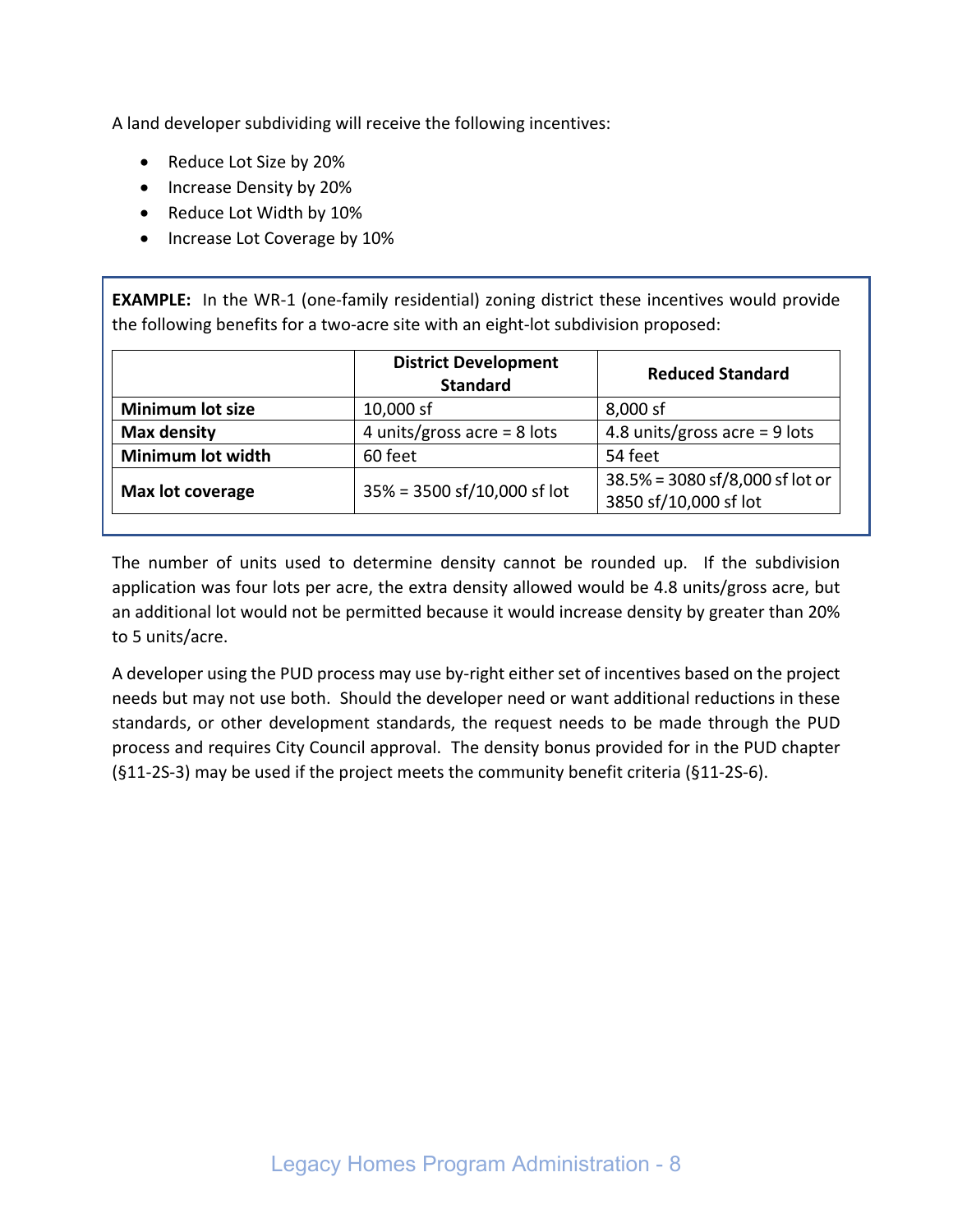# <span id="page-9-0"></span>5.0 TYPE OF HOUSING - Rental:

Legacy Home Program (LHP) rental units must be marketed, leased, and occupied according to these criteria:

#### *5.1 Eligible Renters*

WHA will screen rental applicants for income and residency eligibility and maintain a list of eligible renters for LHP units. In general, households earning incomes between 60% and 80% AMI will be eligible to rent Legacy Homes; however, the range of incomes allowed for eligible households will be somewhat broader to ensure there are enough renters for the Legacy Homes produced. The range of eligible household incomes will be established by the WHA but will capped at 100% AMI. Priority will be given to households with at least one household member who is employed in the City of Whitefish, then to those with members employed within the 59937-zip code area, and finally to those with employment outside the 59937-zip code area. Further program eligibility criteria may be established or modified by WHA.

#### *5.2 Rental Rates*

The monthly rent of an LHP unit being rented pursuant to a HMP is provided in Appendix A under the rental price distribution table. There must be no side agreement obligating the Legacy tenant to pay the property owner for any add-on features or services. Security deposits may not exceed the sum of two months' rent at the Legacy Home rental rate for a unit and in no case can the security deposit be a larger percentage of rent than what is required for market rate units.

Legacy Home rental rates are based on AMIs for Flathead County as established by HUD using Montana Board of Housing (MBOH) methodology. Rental housing is affordable when housing expenses (including rent and utilities) are no more than 30% of a households' income. Since AMI varies by household size, the following assumptions about the number of people in a household are made for LHP rental units with different number of bedrooms:

| # Bedrooms | # People in Household |
|------------|-----------------------|
|            |                       |
|            | 1.5                   |
|            |                       |
|            | 1 L                   |

The prices provided in Appendix A assumes the landlord pays all utilities. If heat, electric, or water utilities are not included in the rental price, the monthly rate will be reduced accordingly. Contact the WHA for details on this calculation. Prices will be updated annually following HUD's updates to AMI for Flathead County.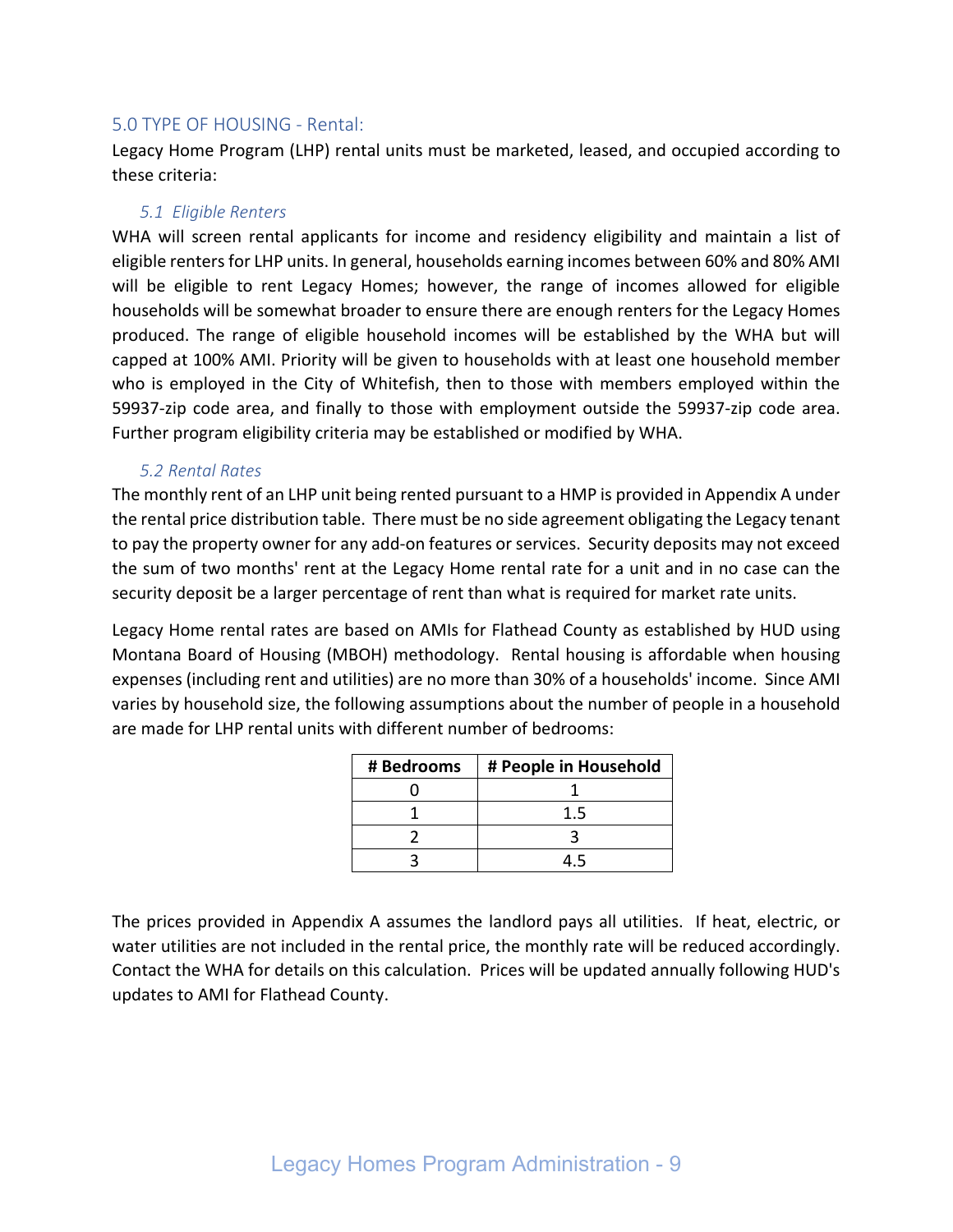# *5.3 Recording of Deed Restrictions*

Prior to recording the deed restriction, using the standardized deed restriction provided by the City, the following details must be provided:

• Details regarding how the requirements of the LHP will be met, including unit types, sizes, number of bedrooms, amenities, heating systems and estimated utility costs, target income category, and initial rental prices.

The developer will record, at Flathead County Clerk and Recorder, a deed restriction to fulfill the requirements of this section regarding controls placed on the occupancy and rental of the LHP unit. The effect of recording said deed restriction is to create, in accordance with state law, an obligation that runs with the property. The Legacy Homes Coordinator/City Attorney will provide a template deed restriction to be used.

# *5.4 Adjustment of LHP Rental Rates*

The Legacy Homes Coordinator will review and adjust the rent in each income range and for each unit size based on annual updates to AMI and using the MBOH methodology. The Legacy Homes Coordinator will publish the new rents immediately upon adoption of a Resolution approved by the City Council.

# *5.5 Minimum Requirements for Legacy Home Rental Units*

LHP rental units will be built to conform to local, state and federal laws according to the following guidelines concerning design, equipment, and physical features.

# 5.5.1 Floor size

Legacy Home rental units must be constructed according to the minimum and average requirements for square footage of habitable residential space shown in the table below. The size of each unit type may vary within a development, but no unit may be smaller than the minimum size, and the size of all units by type must meet the average size shown below. However, as an alternative to the standards set forth below, the developer has the option of offering Legacy units similar in floor area to the market rate units in the same project. Should the developer choose this option, the justification for doing so must be addressed in the HMP.

| <b>Unit Type</b>   | <b>Minimum Square</b><br>Feet | <b>Average Square Feet of all</b><br>units/type in development |  |  |  |  |
|--------------------|-------------------------------|----------------------------------------------------------------|--|--|--|--|
| 0 Bedroom (Studio) | 350                           | 450                                                            |  |  |  |  |
| 1 Bedroom          | 550                           | 650                                                            |  |  |  |  |
| 2 Bedroom          | 725                           | 825                                                            |  |  |  |  |
| 3 Bedroom          | 900                           | 1000                                                           |  |  |  |  |

Minimum floor areas of habitable residential space include partitions, closets, heated utility rooms, halls and stairways but exclude attics, porches, unfinished basements, garages and unheated storage space.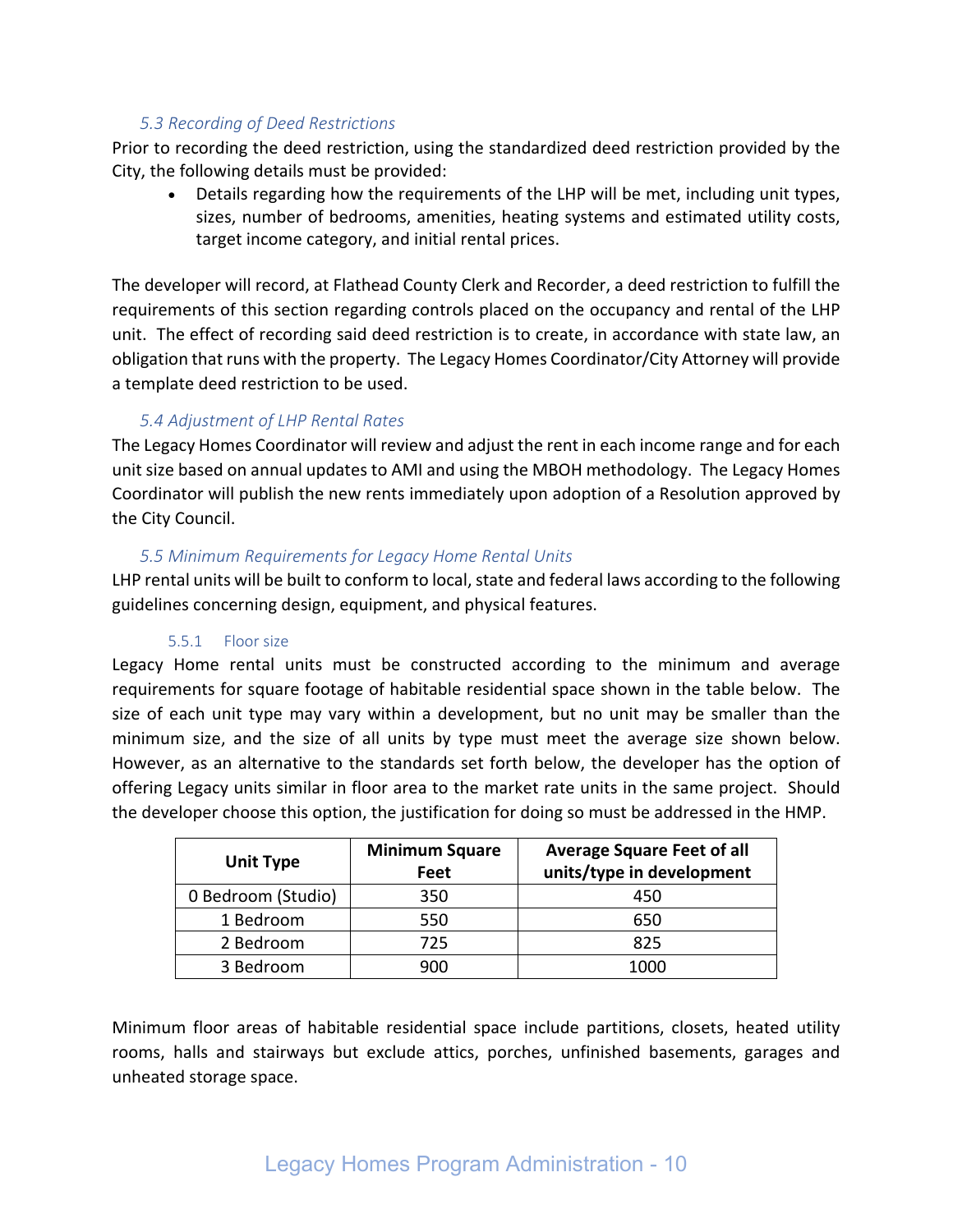#### 5.5.2 Equipment and hookups

Each LHP rental unit must include a new ENERGY STAR® kitchen range and refrigerator, hookups for a clothes washer, dryer, or laundry on site.

# 5.5.3 Design and location

The proposed design and location of the Legacy Home rental units within the development will be reviewed by Planning staff, in consultation with the Legacy Homes Coordinator, and approved by City Council or Planning staff in order to achieve spatial integration, dispersion throughout and compatible exterior architectural and landscaping appearance with the market units in the development.

# *5.6 Mix of Unit Types*

The mix of LHP rental units must match the mix of market rate rental units but may be modified annually by the City to meet the needs identified in the Workforce Housing Needs Assessment, Strategic Housing Plan, or any housing needs identified subsequent to adoption of those documents.

# *5.7 Marketing to and Certifying Tenants for Legacy Rental Units*

The WHA will certify tenants who are income eligible to rent LHP units and will maintain a list of eligible tenants. Marketing of the LHP units is the responsibility of the developer or property manager. The WHA may assist with marketing but will not be responsible for a unit being vacant because if insufficient marketing or any other reason. Reviews, background checks, decision to rent or not rent, execution of rental leases, and the day-to-day management of the rental units will be the responsibility of the developer/property manager or their designee or successor.

The WHA will establish and maintain an equitable process for allocating rights to lease the rental units, including waiting lists when demand exceeds supply.

#### *5.8 Certification of income after occupancy*

The income of tenants will be recertified by the WHA upon lease renewal, or no more often than once per year. Based on its findings, the WHA will determine whether the lease will be renewed.

# *5.9 Terms of compliance*

Rental housing developments subject to the LHP requirements must maintain required occupancy rules and rental rates in LHP units for a period of 90 years after the date of issuance of a certificate of occupancy for the entire development or portions thereof. Subsequent 90-year deed restrictions must be renewed any time the property changes hands. This requirement is applicable to successors in title by means of a deed restriction. A City approved deed restriction template must be used.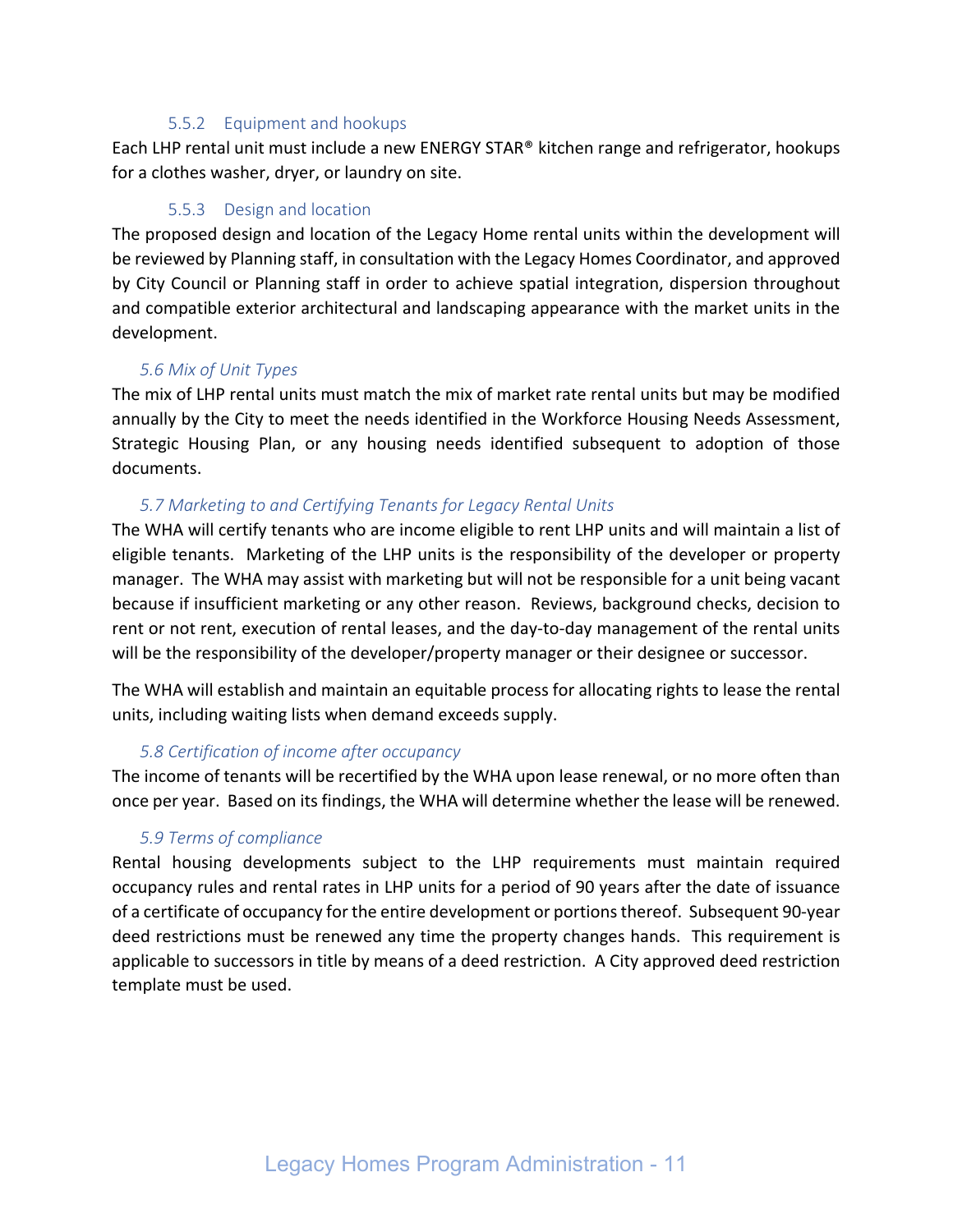## <span id="page-12-0"></span>6.0 TYPE OF HOUSING - Ownership:

This section covers all requirements specific to Legacy Homes ownership.

#### *6.1 Eligible Buyers*

Following are general eligibility criteria for purchasers of Ownership Housing, although further program eligibility criteria may be established or modified by WHA. Ownership Legacy Homes created through the LHP will be sold to and occupied by an eligible owner-occupant household. An eligible owner-occupant household will be certified by the WHA no more than 90 days prior to a purchase contract being executed for a Legacy Home. Such certification is valid for 12 months following the execution of the purchase contract. If the 12 months elapses before closing of the unit for which the Legacy Home buyer is under contract, the household's eligibility will be re-certified and valid for an additional 90-day period. Priority will be given to households with at least one household member who is employed in the City of Whitefish, then to those with members employed within the 59937-zip code area, and finally to those with employment outside the 59937-zip code area. 

#### *6.2 Income*

Legacy Homes will be targeted for households earning 80.1% AMI to 120% AMI. However, the range of incomes allowed for eligible households will be somewhat broader to ensure there are enough buyers for the Legacy Homes produced. The range of eligible household incomes will be established by the WHA but will capped at 150% AMI. The AMI is updated annually by HUD and is provided in Appendix B for the current year.

#### *6.3 Liquid Assets*

Eligible purchasers must not have more than two times their annual income in liquid assets, excluding retirement funds, college savings funds, and funds in Health Savings Accounts.

#### *6.4 Characteristics of Legacy Ownership Units*

The type of housing unit (single-family detached or attached, duplex, triplex, townhome, etc.) and the number of bedrooms offered (not necessarily the square footage) must match the market units offered in a development. If the development provides a mix of unit types, the Legacy units must proportionately match the mix among market units acknowledging rounding may be required (round down for 0.4 units or less, round up for 0.5 units or more). For example, a development of market rate townhomes must provide townhomes for the Legacy units. Exceptions may be allowed if all market units are single-family detached homes, in which case up to half of the required Legacy units may be attached single family homes (triplexes, townhomes). If the project is a subdivision only in which the developer plans to sell lots but not build market rate units, the Legacy unit types, and numbers of bedrooms required will be based on the needs identified by the WHA based on the most current Housing Needs Assessment.

The mix of the number of bedrooms offered in Legacy units will mirror the mix of bedrooms offered in the market rate units, provided the mix is responsive to the needs and demographics of Whitefish residents as established by the WHA based on the most recent Housing Needs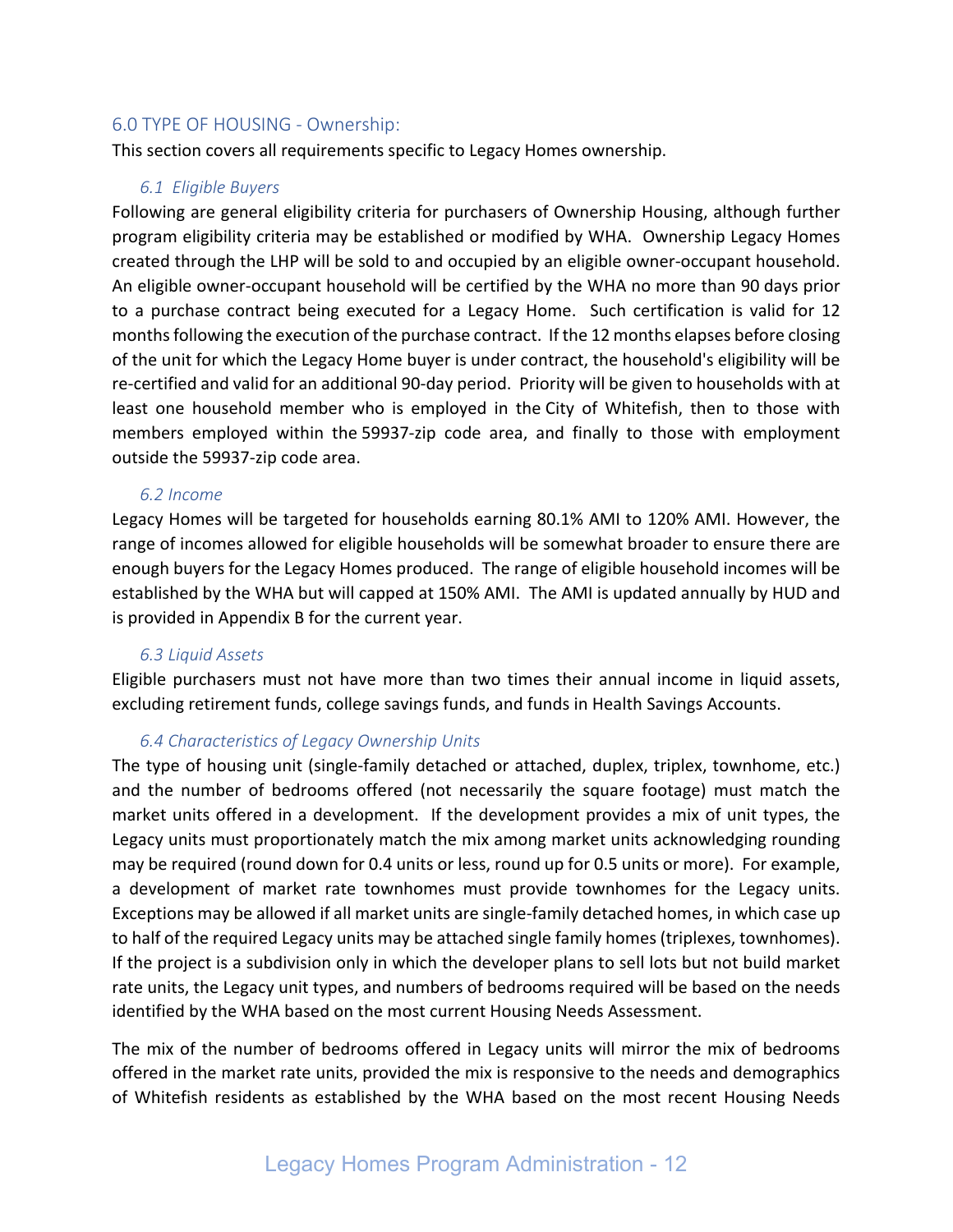Assessment and the performance of previous housing developments. The City reserves the right to adjust the mix once some Legacy Homes have been built in the community and the performance of various bedroom mixes established. Three-bedroom units satisfy the Legacy Homes requirement for market units with four or more bedrooms. The sizes of the Legacy units may vary in a development, but no unit may be smaller than the minimum square footage (SF), and the size of all units must at a minimum average the SF, listed below. However, as an alternative to the standards set forth below, the developer has the option of offering Legacy units similar in floor area to the market rate units in the same project. Should the developer choose this option, the justification for doing so must be addressed in the HMP.

| # Bedrooms | <b>Minimum SF</b> | <b>Minimum Average SF</b> |
|------------|-------------------|---------------------------|
| Studio     | 400               | 500                       |
| 1 Bedroom  | 700               | 1,000                     |
| 2 Bedrooms | 800               | 1,150                     |
| 3 Bedrooms | 1.100             | 1,300                     |

When a Homeowner's Association's CC&Rs define a minimum square footage for homes in the development, an exemption for Legacy Homes and their smaller square footages must be made.

When phased construction is planned for a development, the proportion of Legacy units must be constructed in proportion to the market rate units constructed during each phase of development. In a 20-unit development in which ten units will be constructed in each of two phases, one Legacy unit must be constructed in each phase. If the development will be constructed in one phase, a financial assurance or some other guarantee that the Legacy units be completed concurrently with market units is required.

Legacy Homes must meet the requirements of the City of Whitefish land development regulations and building codes. Legacy units must be architecturally compatible with surrounding development. Exterior finishes must be substantially compatible and consistent with the materials and finishes used on the market rate units. A minimum of 20 square feet of storage space must be provided.

Legacy units must meet mandatory minimum building codes for insulation and air sealing. Electric resistance or wood heat is not allowed except when all market rate units are using the same heating system. The design must address livability, maintenance, health, safety, climate, lifestyle, and the needs of the types of households the units are intended to serve. Balconies, decks and private yards similar to the market rate units are required to enhance livability of the Legacy units.

# *6.5 Pricing of New Housing for Ownership*

The initial sales price of the Legacy ownership homes is the lesser of either 80% of the appraised market value of the home, or the price shown in the price distribution table in Appendix A. The Legacy Homes must be priced in a spectrum consistent with unit size, location, and market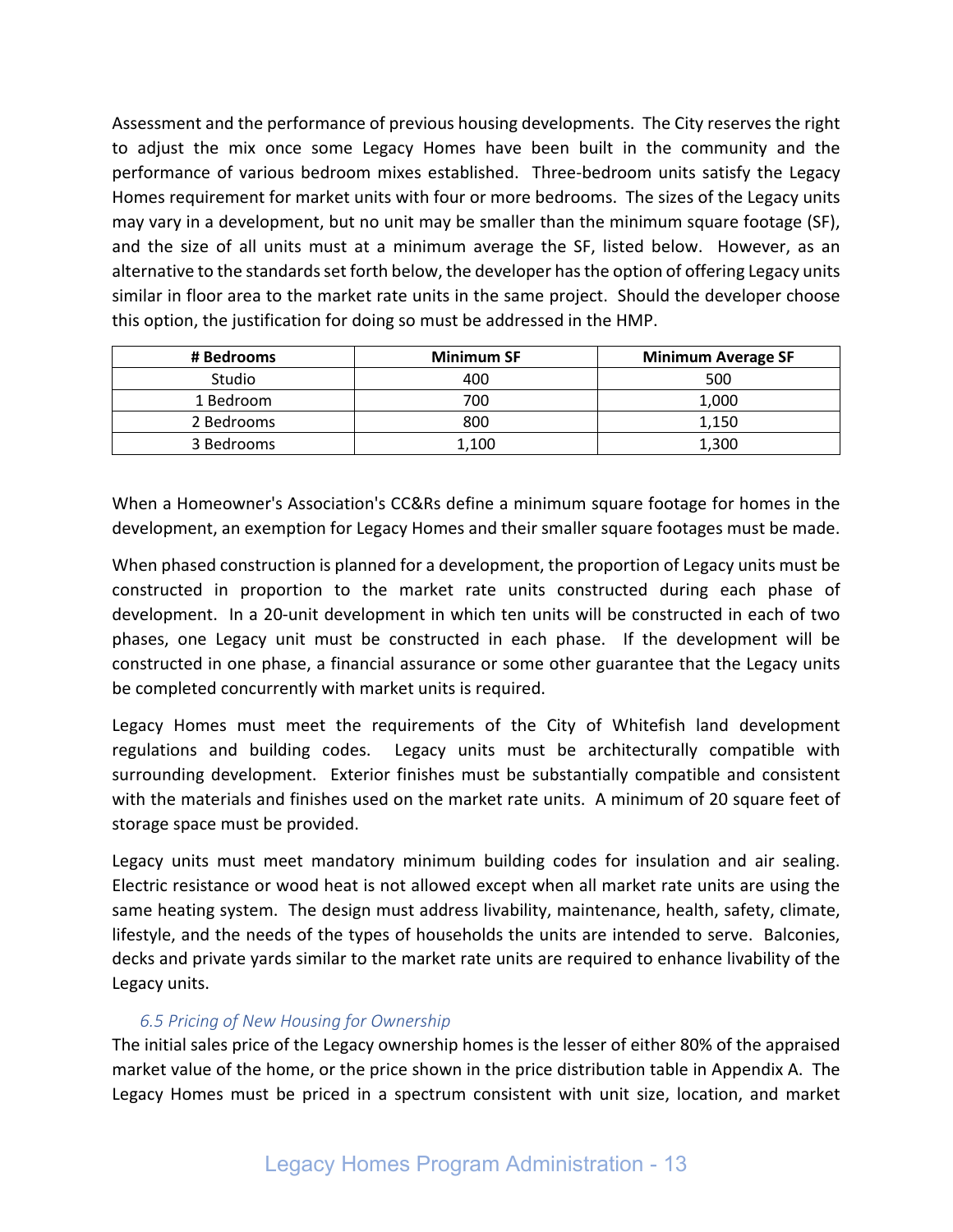demand, with the average price of Legacy Homes affordable to households earning 100% of AMI. The following assumptions about the number of people in a household are made for Legacy ownership units with different numbers of bedrooms:

| # Bedrooms | # People in Household |
|------------|-----------------------|
|            |                       |
|            | 1.5                   |
|            | 2.5                   |
|            |                       |

Variables affecting the initial target sales price of a Legacy ownership unit include the mortgage interest rate, the amount of the down payment, the term of the mortgage, and the portion of the monthly mortgage payment going toward principal and interest. These variables will be updated annually as needed. The distribution of target prices is shown in Appendix A.

The actual sale price will include the following costs to the buyer as described on the settlement sheet for the sale:

- The sale price of the home
- Any sales commission which is payable by the buyer
- Any monthly fee such as a homeowner's association fee or common area fee
- Any other settlement cost charged to the buyer which in Whitefish is normally charged to the seller

# *6.6 Adjustment of New Legacy Home Prices*

The Legacy home prices approved by Council by Resolution annually will remain in effect until the updated AMIs are published by HUD, after which time the prices may be adjusted as set forth in these administrative procedures unless otherwise amended by Council.

Beginning in 2020 and annually thereafter, the Legacy Homes Coordinator will review and adjust the Legacy Home price for each income range and for each unit size based on annual updates to AMI. The Legacy Homes Coordinator will publish new Legacy Home prices immediately upon adoption of a Resolution approved by the City Council.

Nothing herein prevents the City Council from amending the LHP ordinance without such recommendations from the Legacy Homes Coordinator.

# *6.7 Deed Restrictions for Ownership Housing*

Prior to recording the deed restriction using the standardized deed restriction provided by the City, the following details must be provided:

• Details regarding how the requirements of the LHP will be met, including unit types, sizes, number of bedrooms, amenities, heating systems and estimated utility costs, target income category, initial sales prices or rental prices, homeowner's association (HOA) structure and fees, if applicable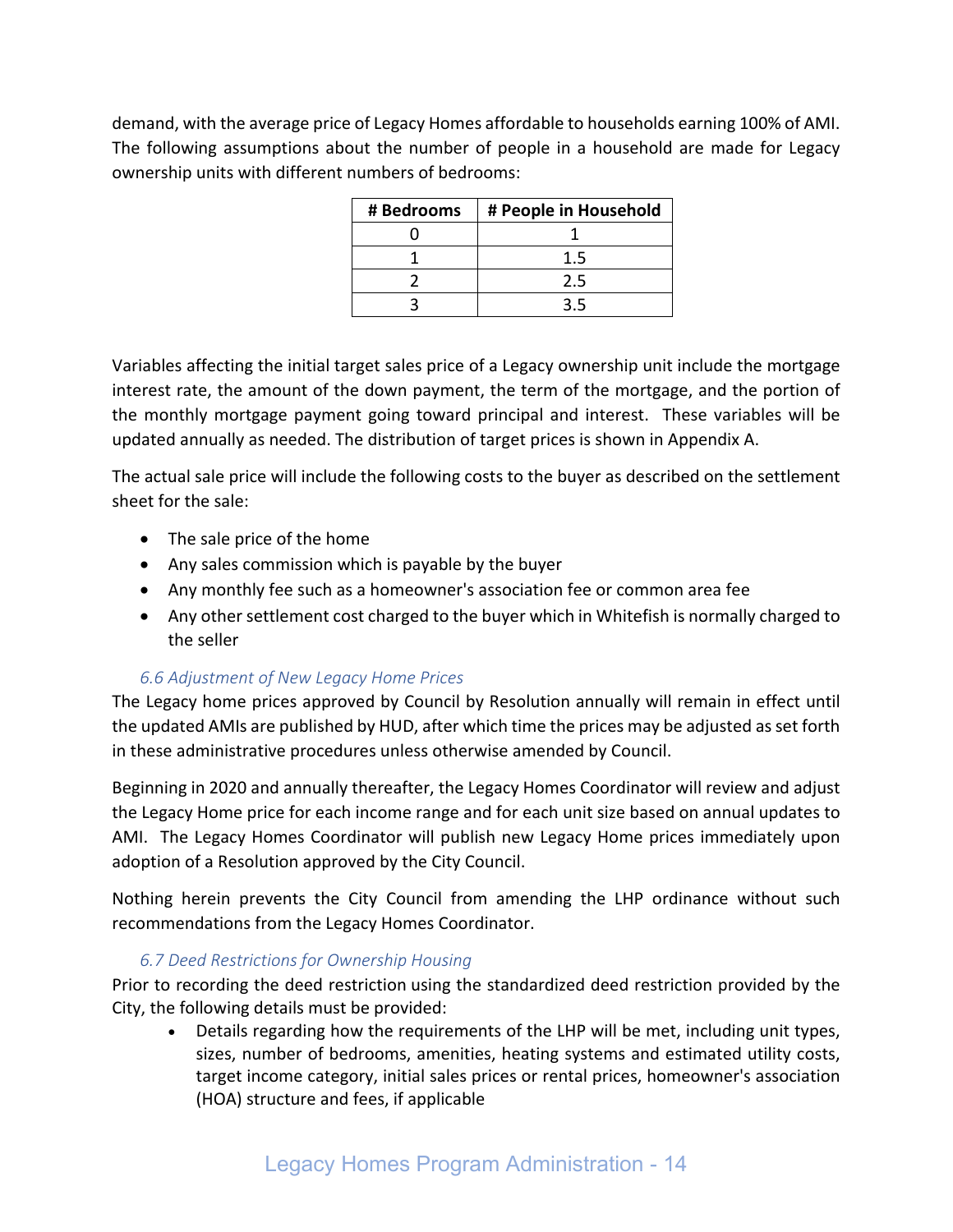• Exemption within a development's Covenants, Conditions and Restrictions (CC&Rs) for Legacy Homes providing an exemption from the minimum square footage

All deed restrictions applicable to Legacy ownership homes must include resale restrictions binding future buyers and sellers to the applicable conditions set forth in this Program Administration as updated annually and will be in a form approved by the Legacy Homes Coordinator and the Whitefish City Attorney.

The Legacy Homes will be deed restricted for a term of 90 years subject to renewal of the 90-year term anytime the property changes ownership.

# *6.8 Recording of Deed Restrictions*

The developer or any owner selling a Legacy Home must cause to be recorded with the Flathead Clerk and Recorder's Office, simultaneous with the recording of the deed of sale, deed restriction fulfilling the requirements of this section regarding controls placed on the occupancy and resale of Legacy Homes. The effect of recording said deed restriction is to create, in accordance with state law, an obligation that runs with the property. The Legacy Homes Coordinator/City Attorney will provide a template deed restriction to be used for the transaction. Initial affordability will be achieved by including in the HMP the terms of an escrow instruction requiring certification of LHP compliance by an escrow agent.

## *6.9 Rental Prohibition*

Legacy Homes may not be rented to a second party, except at the discretion of and as approved in writing by the Legacy Homes Coordinator for instances in which the owner is under duress by reason of unemployment, family medical emergencies, inability to sell the home for an amount equal to or greater than the original sale price, or other unique circumstances of family hardship such as military deployment. In providing written permission, the Legacy Homes Coordinator will specify a limit on the rental not to exceed 24 months.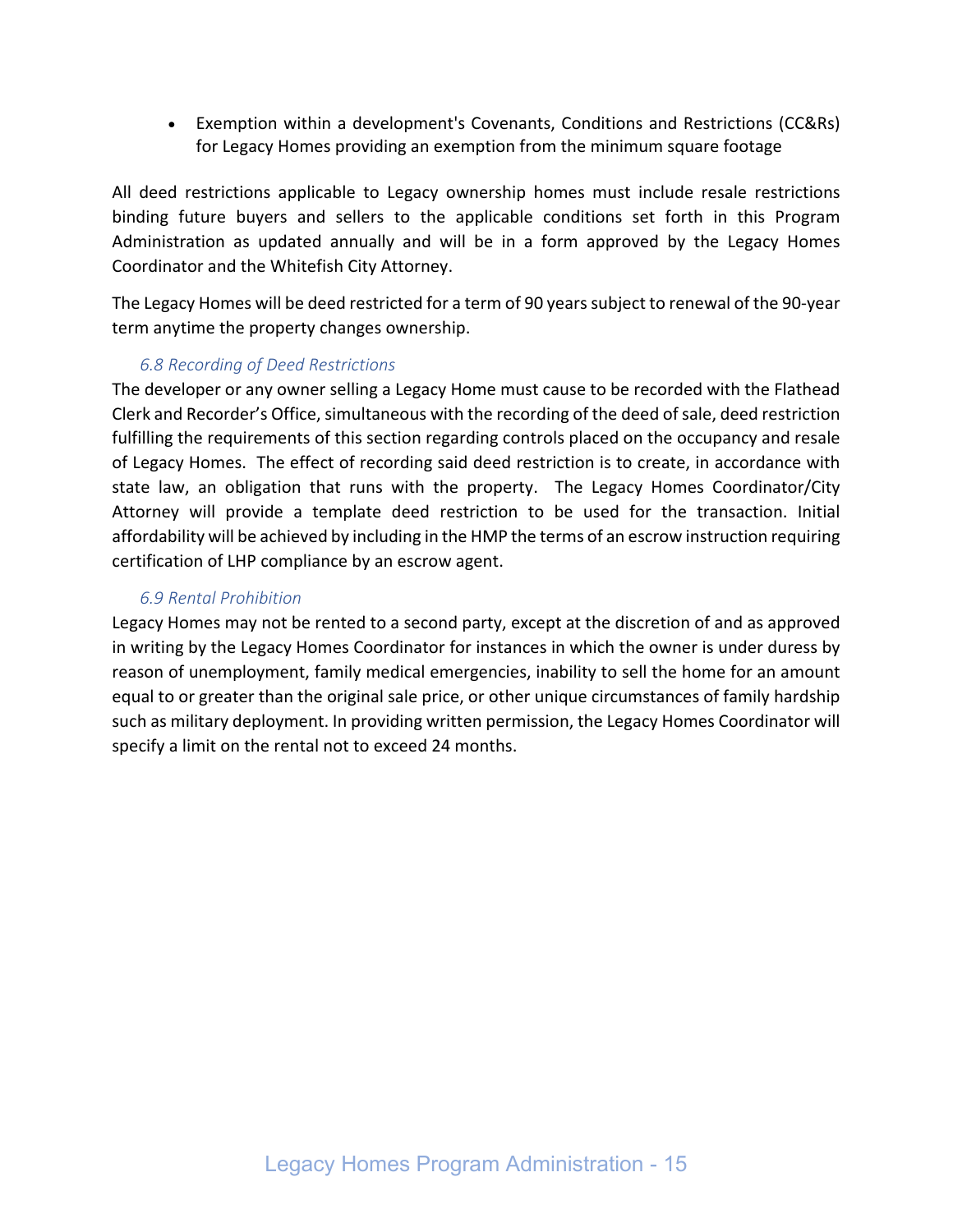# <span id="page-16-1"></span><span id="page-16-0"></span>7.0 RESPONSIBILITY FOR ADMINISTRATION

## *7.1 Legacy Homes Coordinator/Whitefish Housing Authority*

The Legacy Homes Coordinator and the WHA are responsible for the following functions regarding administration of the Whitefish LHP:

- 7.1.1 Attend a pre-submission conference with City Planning Staff and the applicant of a development request to review Legacy Homes requirements.
- 7.1.2 Facilitate flow of information and communication among City staff, WHA, and applicants for development.
- 7.1.3 Set, review, adjust and publish Legacy Home rental rates, housing prices, and fee in-lieu rates based on available AMI and other variables for Flathead County.
- 7.1.4 Review the individual HMPs in coordination with City staff to determine if each plan can be approved by staff or recommended for approval by the City Council. If Plans are found to be deficient, the Legacy Homes Coordinator and City staff will work with the developer to resolve deficiencies.
- 7.1.5 Track "available" and "in progress" Legacy Homes.
- 7.1.6 Manage all prior affordable housing agreements and the prior affordable housing program.
- 7.1.7 Act as the primary resource to prospective and active Legacy Home buyers and renters in the Legacy Housing Program by:
	- Developing and implementing public education and information activities including workshops, newsletters and public presentations.
	- Providing technical assistance.
	- Screening and qualifying households eligible to purchase or rent Legacy Home units.
	- Maintaining lists of pre-qualified households and matching qualified households with available housing units.
	- Assisting with marketing of Legacy rental and ownership homes.
	- Monitoring compliance of renters with Legacy Homes eligibility criteria.
	- Providing information to home purchasers and owners regarding allowed appreciation of deed restricted units and determining resale values of Legacy Homes.
	- Determining allowable annual increases in rent for Legacy Homes based on MBOH methodology.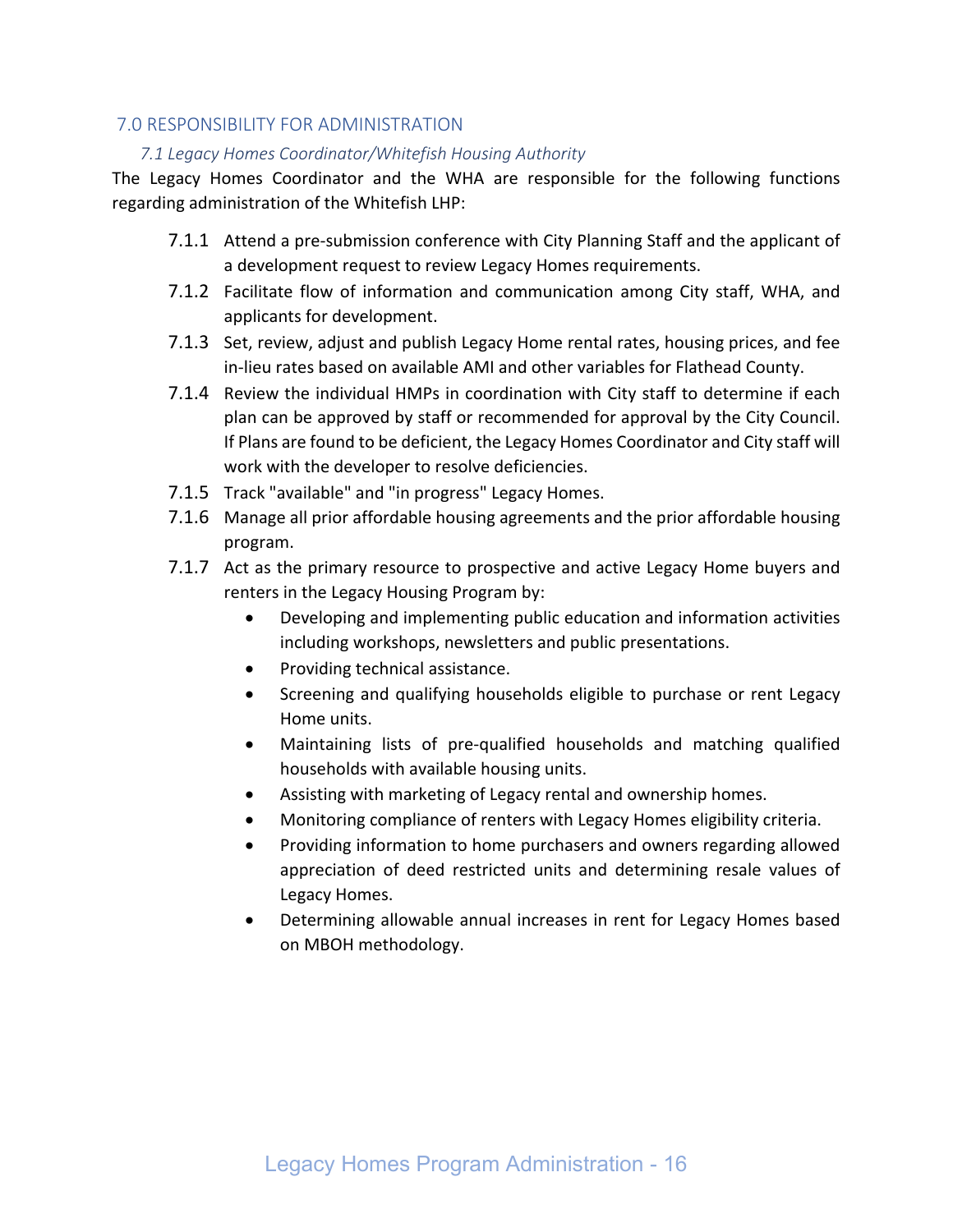## <span id="page-17-0"></span>*7.2 Planning and Building Department*

This City department or its designees will be responsible for the following functions regarding administration of the LHP:

- 7.2.1 Attend a pre-submission conference with the Legacy Homes Coordinator/Whitefish Housing Authority and the applicant of a development request to review Legacy Homes requirements.
- 7.2.2 Require applicants to prepare a HMP concurrently and as part of the development review process.
- 7.2.3 Work with applicants to ensure the Legacy Homes proposed in the HMP follows the LHP Administration and helps the City meet its goals for housing as outlined in the 2017 Strategic Housing Plan.
- 7.2.4 Recommend to City Council approval or disapproval of HMPs, including proposals for alternatives.
- 7.2.5 For administrative CUPs, review and approve HMPs as part of development approval process.
- 7.2.6 Monitor developer compliance with LHPs regulations through completion of construction, and in the event of noncompliance, request the City Manager direct action by appropriate departments regarding the department's responsibility for administrating the LHP.

#### <span id="page-17-1"></span>*7.3 City Council*

The City Council will be responsible for approving HMPs as part of the standard development permitting process. Council is also responsible for adopting any updates to this Program Administration document including changes to AMI or affordable rates and evaluating whether the housing goals are being met.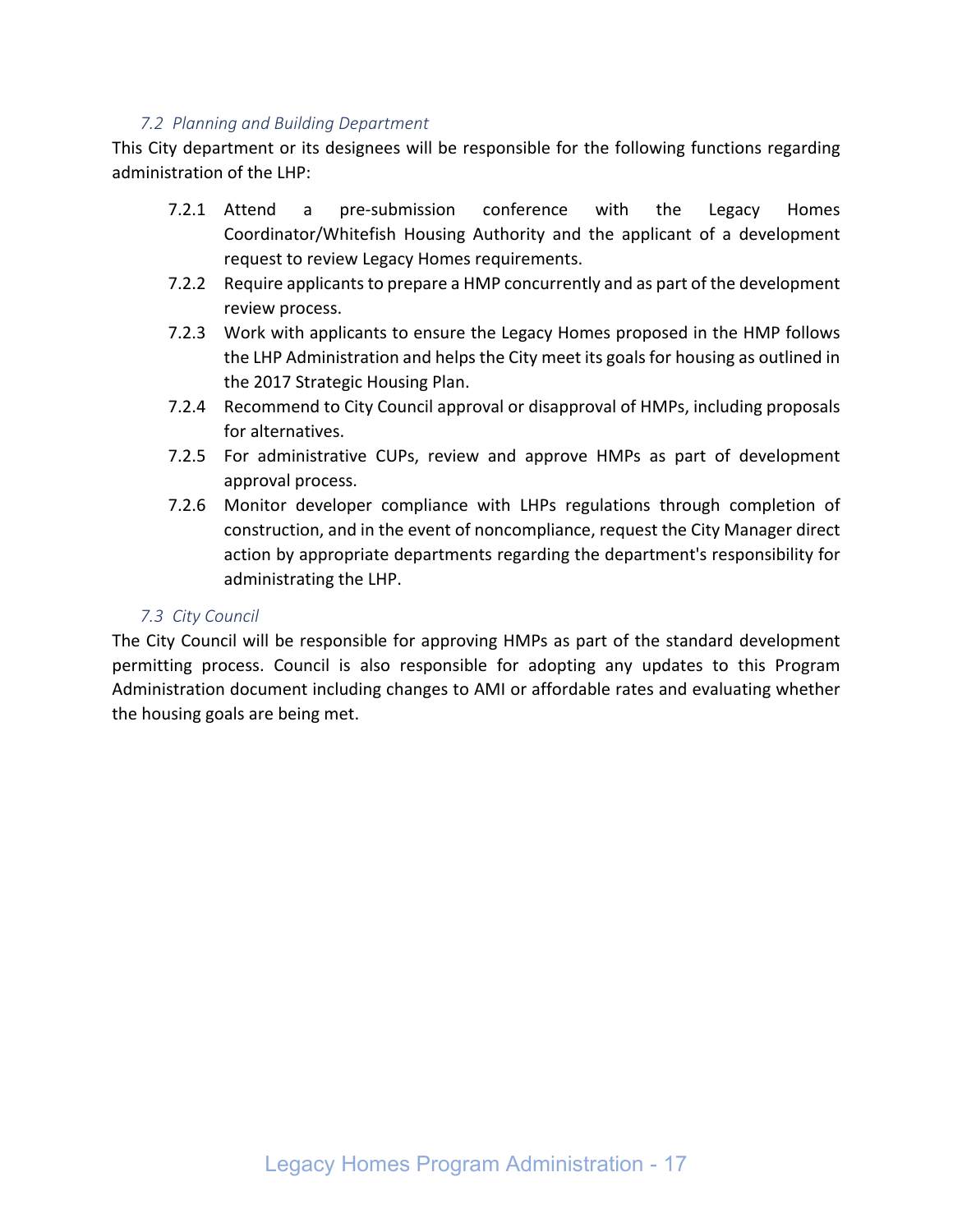# <span id="page-18-0"></span>APPENDIX A: 2021 Home Prices, Rental Prices and Fee In Lieu

| AMI% | <b>OBR</b> | 1BR       | 2 <sub>BR</sub> | 3BR       |  |  |  |  |  |  |  |
|------|------------|-----------|-----------------|-----------|--|--|--|--|--|--|--|
| 80%  | \$147,423  | \$157,953 | \$179,014       | \$200,074 |  |  |  |  |  |  |  |
| 90%  | \$165,851  | \$177,698 | \$201,391       | \$225,084 |  |  |  |  |  |  |  |
| 100% | \$184,279  | \$197,442 | \$223,767       | \$250,093 |  |  |  |  |  |  |  |
| 110% | \$202,707  | \$217,186 | \$246,144       | \$275,102 |  |  |  |  |  |  |  |
| 120% | \$221,135  | \$236,930 | \$268,521       | \$300,111 |  |  |  |  |  |  |  |

#### <span id="page-18-1"></span>2021 Home Price Distribution:

# <span id="page-18-2"></span>[2](#page-18-4)021 Rental Price Distribution<sup>2</sup>:

| AMI % | <b>OBR</b> | 1BR     | 2BR     | 3BR     |
|-------|------------|---------|---------|---------|
| 60%   | \$746      | \$799   | \$959   | \$1,108 |
| 70%   | \$870      | \$932   | \$1,118 | \$1,292 |
| 80%   | \$994      | \$1,065 | \$1,278 | \$1,477 |

## <span id="page-18-3"></span>2021 Fee in Lieu of Providing Units:

| FI<br>tt:            |
|----------------------|
| C11QE17<br>,,,,,,,,, |

<span id="page-18-4"></span><sup>2</sup> Can be adjusted if utilities are *not* included in the rental price.